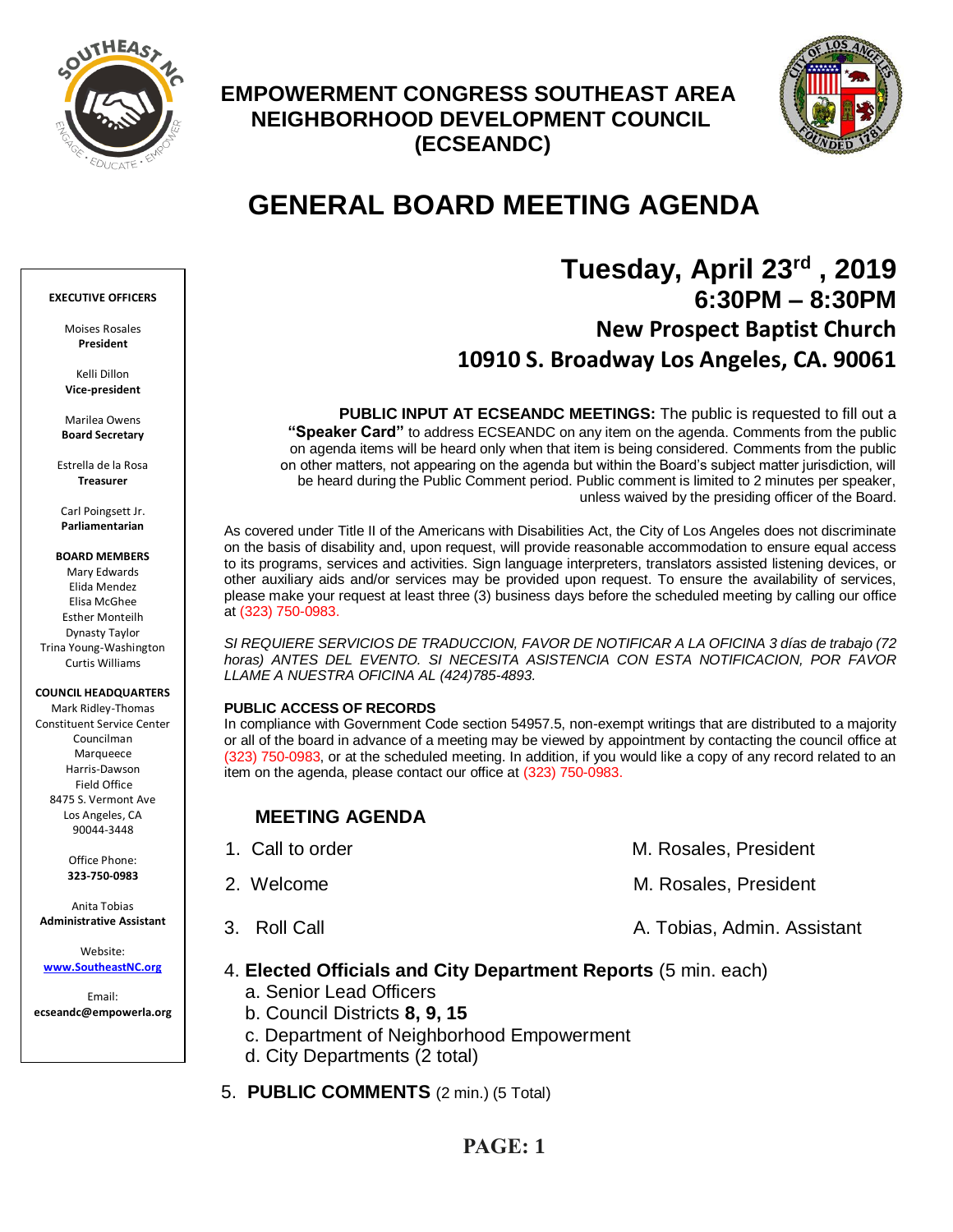## 6. **New Business**

- a. Discussion and board action regarding setting a date and time of Standing rule committee. (Marilea O. 10min)
	- a1. Committee to look into; Section 9B of bylaws Cause for Removal, poor attendance and /or participating on the Governing Body and at scheduled meeting, events and activities, will caused removal Failure to Engage, Educate, & Empower our communities #1 for removal.
- b. Update #2 regarding Area 1 assembly. (E. Monteilh 5min) b1. Date: May  $11<sup>th</sup>$  (tentative)
	- b2. Location: Green meadows park
	- b3. Time: 11am-2pm
	- b4. Budget: \$2500
	- b5. Adhoc Committee: Esther (chair), Elida, Carl (committee members)
	- b6. Speaker: Curren Price/ Maxine Waters.

### c. Update regarding the candidate forum for the 2019 Neighborhood council elections (Moises R. 5min) e1. Date: May 21st, 2019

- e2. Time: 6PM 8PM
- e3. Location: Possible, Community Church or Faith International
- e4. Budget: \$1,500
- d. Discussion and board action to remove Elisa McGhee from The Empowerment Congress Southeast Area Neighborhood Development Council as Area 2B Representative Due to poor attendance. (Moises R. 10min)

d1. Article 5. Section 7: Absences – Any Board member who misses three (3) regularly scheduled consecutive Board meetings or, optionally, four (4) total Board meetings during any twelve (12) month period, will be automatically removed from the Board.

d2. Article 5. Section 9: Removal- B. Poor attendance and/or participation on the Governing Body and at scheduled meetings, events and activities.

e. Discussion and board action to reschedule Picture Day (Moises R. 10min)

# **PAGE: 2**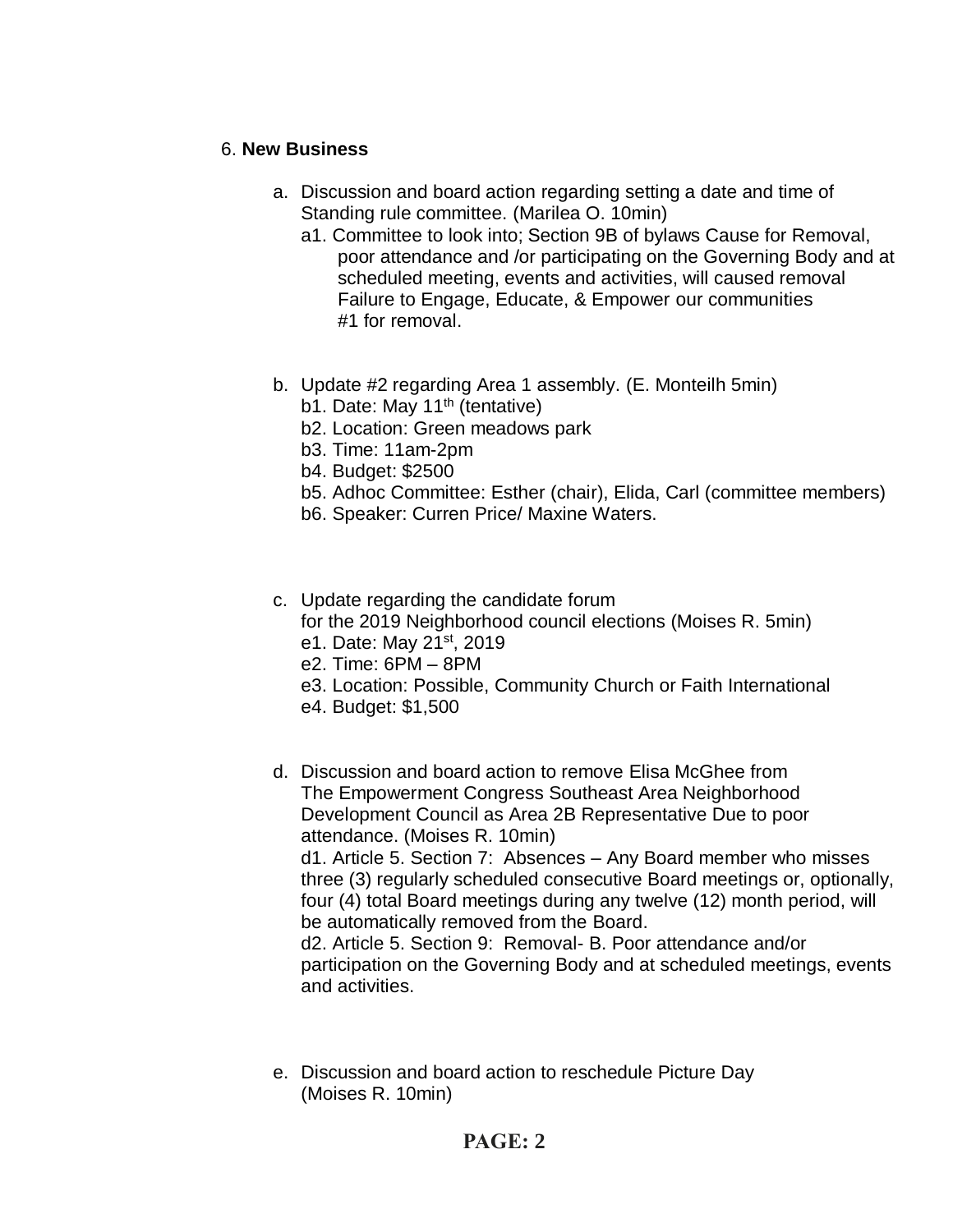- f. Discussion and board action to approve Area 1 Community clean-up. (Elida M. 10min)
	- f1. Location: Dr. Owen Lloyd Knox Elementary School. 8920 Tupachi Ave. Los Angeles, CA.
	- f2. Date: Saturday, May 4th
	- f3. Time: 8:30 a.m. to 10:30 a.m.
	- f4. Budget \$500 (food)
- g. Discussion and board action to approve the donation of of two benches and a table set to put in court yard of the Green Meadows Recreation Center (Elida Mendez 10min) g1. Budget Not to Exceed \$800 item Shall have engraved the South East neighborhood council logo on
	- it. g2. Vendor?

g3. Pictures of benches and tables:

- h. Discussion and board action to amend the 2018-2019 budget (Ella 15min)
	- h1. Review and approve March 2019 Monthly Expenditure Report

### **END OF ACTION ITEMS**

Committee Reports and possible board action (4 min. per committee)

- a. Budget Committee Chair **1988** E. dela Rosa
- b. Outreach Committee Chair **Daniel Access** M. Rosales
- c. Quality of Life Committee Chair T. Washington
- d. Beautification Committee Chair Fame E. Monteilh
- e. Public Safety Committee Chair. - Elida Mendez
- f. Youth/ Young Adults Comm. Chair Dynasty Taylor
- g. Land Use Committee Chair **E. McGhee**
- h. Hospitality Committee Chair  **M. Edwards**
- i. Budget Representative **E.** McGhee
- j. SLAANC Representative E. McGhee
- 
- 
- 
- 
- 
- 
- 
- 
- 
- 

07. **Board Vacancy:** Discussion and Possible Board Vote (5 min.) Below are the ECSEANDC vacant board seats. Please See Bylaws for Duties & Responsibilities also Article 6 section 2E page 9. **VACANCY -**

 **a) Member At-Large Rep #2**

# **PAGE: 3**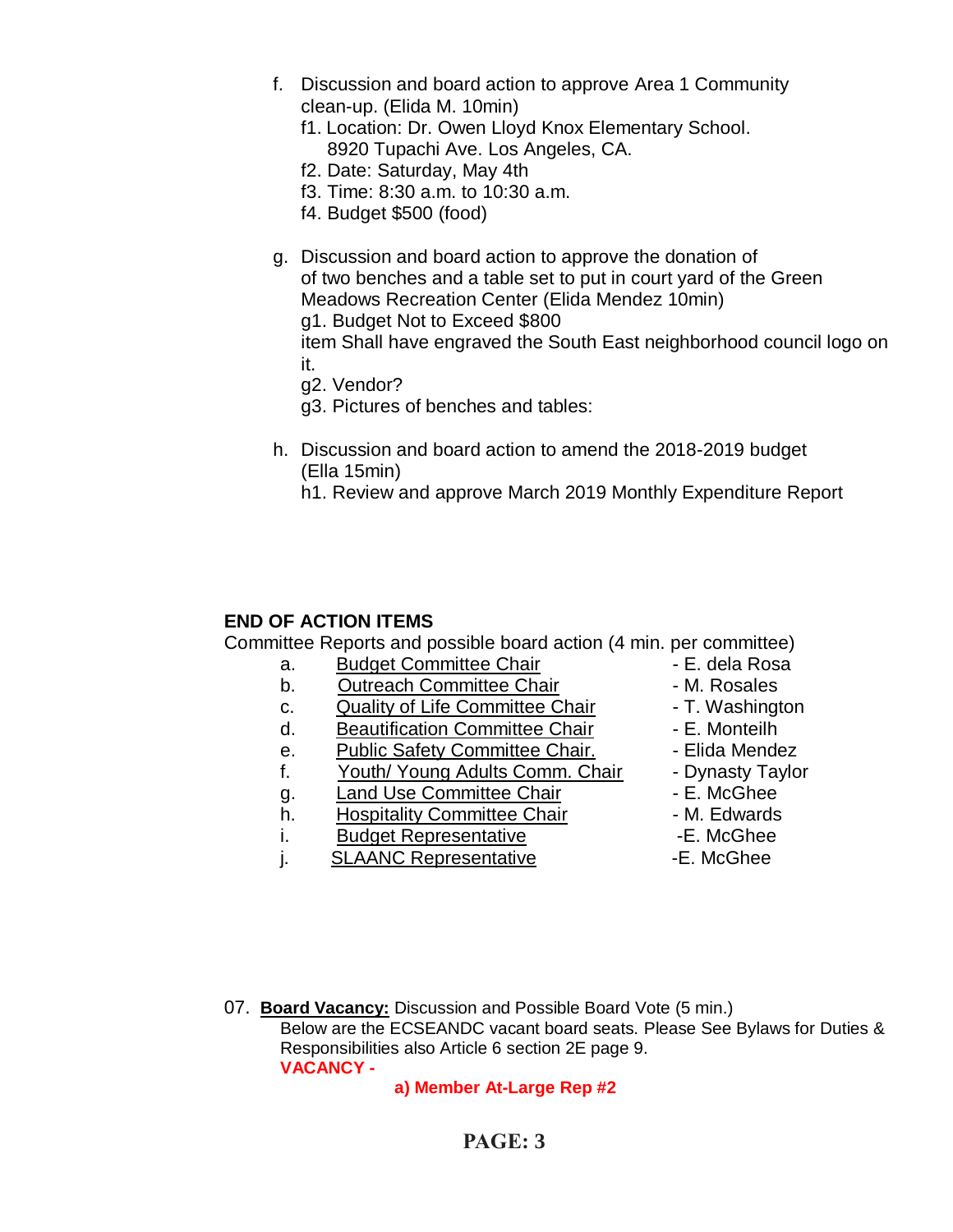### **b) Member At-Large Rep #3 c) Member At-Large Rep #4**

- 10. Board member Comments (2 min.)
- 11. President Closing Comments (5 min.)
- 12. Adjournment

# **ANNOUNCEMENTS NEXT Southeast Council MEETING May 28th , 2019 @6:30p.m. Location: New Prospect Baptist Church**

*Neighboring Neighborhood Council Meetings:* o WATTS

- o Board Meeting: 2nd Tuesday of the month at 6:30pm, meeting location: watts senior citizen center; 1657 E. Century Blvd., Los Angeles, Ca 90002-2987, office location and phone number:10221 Compton Ave. #203, Los Angeles, CA 90002 (323) 564-0260
- o HARBOR GATEWAY NORTH
- o Board Meeting: 4TH TUESDAY OF THE MONTH AT 7:00 PM, Meeting Location: 135th Street Elementary School 801 W. 135TH Street, Gardena, Ca 90247-2154, Office Location And Phone Number: PO Box 3723, Gardena, CA 90247, (310) 768-3853[, harborgatewaynorth.org](http://www.lacity.org/disclaim/disclaim.cfm?goto=http://HARBORGATEWAYNORTH.ORG%20%20%20%20%20%20%20%20%20%20%20%20%20%20%20%20%20%20%20%20%20%20%20%20%20%20%20%20%20/%20_blank)
- o COMMUNITY & NEIGHBORS FOR 9TH DISTRICT UNITY
- o Board Meeting: 4th Friday Of The Month At 4:30 Pm, Meeting Location; Estelle Van Meter Center Sr. Center 606 E. 76th Street, Los Angeles, 90001-2802, office location and phone number; 7600 S. Avalon Blvd. Los Angeles, CA 90001, (323) 750-0496
- o EMPOWERMENT CONGRESS SOUTHWEST AREA NDC
	- o Board Meeting: 3rd Monday of the month at 6:30 pm, Mark Ridley-Thomas Constituent Service Center 8475 S. Vermont Ave, Los Angeles 90044-3448, office location and phone number; 8475 S. Vermont Ave, Los Angeles, CA 90044 – 3448, (323) 789-1434.
- o VOICES OF 90037
	- o Board Meeting: 4th Wednesday of the month at 6:30pm, meeting location: Normandie Avenue Elementary School, 4505 S Raymond Ave, Los Angeles CA 90037- 2817, council contact information; (323) 299-0809
- o EMPOWERMENT CONGRESS CENTRAL AREA NDC
	- o Board Meeting: 4th Monday of the month at 6:30 pm, meeting location; Amistad Plaza Apartment community room 6050 S. Western Avenue, Los Angeles, Ca 90047-1464, office location and phone number, 8475 S. Vermont Avenue, Los Angeles, CA 90044-3448, (323) 789-1449. EMPOWERMENT CONGRESS NORTH AREA NDC
		- Board Meeting: 1<sup>ST</sup> Thursday of the month at 6:30 pm, meeting location, Expo Center Community Room. 2<sup>nd</sup> floor, 3980 So. Menlo Ave, Los Angeles, CA 90007.

### **ECSEANDC MEETING RULES**

All meetings are conducted in accordance with the Ralph M. Brown Act. The basic council rules listed here are contained either in that Act, the governing bylaws of this Council or in rules adopted by the Governing Board. All ECSEANDC Meeting Locations shall be compliant with the Americans with Disabilities Act.

**DEFINITION OF STAKEHOLDER:** [Bylaws Article 4 (5) "any individual who lives, owns property, works, participates in a community or faith-based organization, or attends classes within the geographic area of this Council". 116th Street, South, 80th Street, North, Central Ave, East Vermont Ave, West and to include the Mark Ridley Thomas constituent Center. (Bylaws Article III)

**AGENDAS –** Unless otherwise posted, the ECSEANDC meets the 4th Tuesday of every month at 6:30PM at the Mark Ridley-Thomas Constituent Services Center. The agendas for ECSEANDC meetings contain a brief general description of those items to be considered at the meetings. Items on the "Consent Agenda" may be voted on as a group unless a councilmember or stakeholder wishes to be heard on that item. In the event a councilmember or stakeholder wishes to be heard on an item, it will be called special and heard under the "Public Hearing" section of the agenda. Eight (8) members of the Council constitute a quorum for the transaction of business.

**The Empowerment Congress Southeast Area Neighborhood Development Council meeting agendas are posted at the following locations: \*\*not all locations will have posting\*\***

### **ONLINE POSTING LOCATION(S)**

- **SoutheastNC.org**
- **DONE – Website Posting - Email[: ncsupport@lacity.org](mailto:ncsupport@lacity.org)**

### **POSTING LOCATION(S)**

- **Algin Sutton Recreation Center** 8800 S. Hoover Street, LA, CA 90044, Ph: (323) 753-5808 –Deanna Tunstalle, Senior Recreation Director II **Email:** [Deanna.Tunstalle@LACITY.ORG](mailto:Deanna.Tunstalle@LACITY.ORG) Sheka Stocker, Recreational Coordinator **Email:** [Sheka.Stocker@LACITY.ORG](mailto:Sheka.Stocker@LACITY.ORG)
- Green Meadows Recreation Center 431 E 89<sup>th</sup> Street, LA, CA 90003, Ph: (323) 565-4242 **– Director Alea Douglas Email: Alea.Douglas@lacity.org**
- **Mark Twain Library -** 9621 S. Figueroa St., LA, CA 90003 Ph: (323) 755-4088 – Ms. Senele Rios – **Email: [Sgrios@lapl.org](mailto:Sgrios@lapl.org) and William Bermeo, email: [wbermeo@lapl.org](javascript:void(0);)**